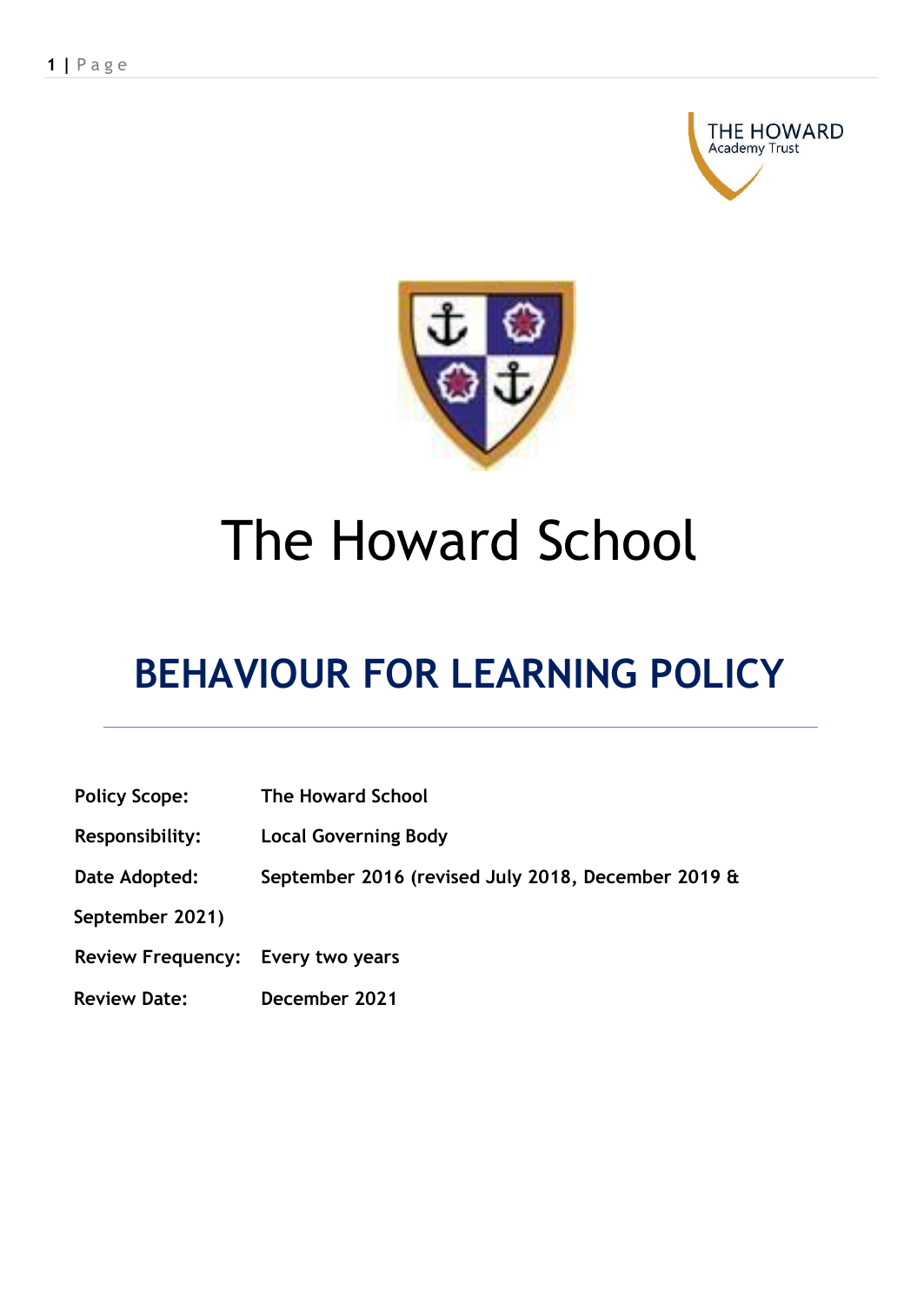



# **BEHAVIOUR FOR LEARNING POLICY**

#### **Principles of the Howard School Behaviour For Learning Policy**

Our aim is to provide an excellent education for all our students. To achieve this we have created a school where every child can learn. We have high expectations of our students because:

- All students benefit when behaviour is good as they feel safe and this makes learning more effective. Parents/Carers play a role in reinforcing desired expectations as outlined in the Howard School Behaviour for Learning Policy.
- Promoting and rewarding positive behaviour helps build self-esteem and self-discipline; this in turn encourages respect for others.
- Sanctions and boundaries support students to thrive and achieve their potential.
- Codes of conduct apply before, during and after the school day. They set expectations for the classrooms, the corridors, break time and lunchtime as well as the journey to and from school.
- Student conduct is a product of a variety of influences including their relationship with themselves, their relationship with others and their relationship with the curriculum.
- To create an orderly climate for learning and to maintain positive relationships, everyone must:

Be Ready, Be Respectful and Be Safe

#### **Roles and Responsibilities**

**The Local Academy Board** establish, in consultation with the Headteacher, staff, parents and students, a policy promoting desired conduct and keep it under review.

**The Headteacher** is responsible for ensuring the implementation of the policy.

The **Deputy Headteachers** and **Assistant Headteachers** will, on behalf of **The Headteacher**, be responsible for the day to day management of the policy.

**Staff** will be responsible for ensuring the policy is followed consistently.

**The Local Academy Board, Headteacher** and staff will ensure the concerns of all students and families are listened to and appropriately addressed.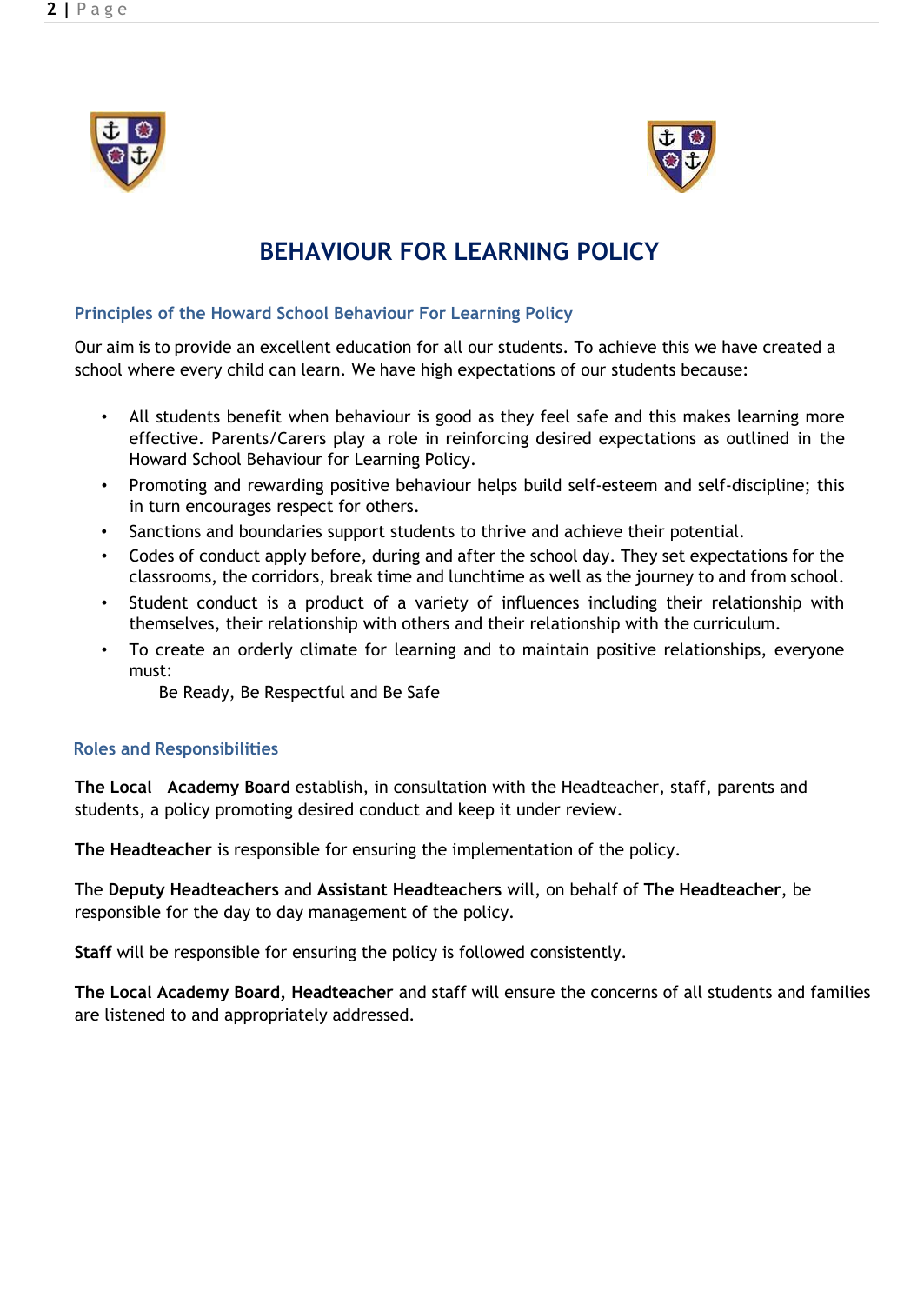**Students** will be made aware of the school Behaviour For Learning policy and will take responsibility for their own conduct.

Students who have an Educational Health Care Plan or an identified additional need(s) will also be expected to follow the behavior policy.

However, reasonable adjustments will be made for some individuals. Advice from our SEN Department and from external agencies when appropriate will be taken. Alternative strategies will be employed as agreed with all stakeholders at regular SEN review meetings.

Some students may need a differentiated approach in order to break down their individual barrier to learning and understanding. Further guidance is available from the SENCO if required.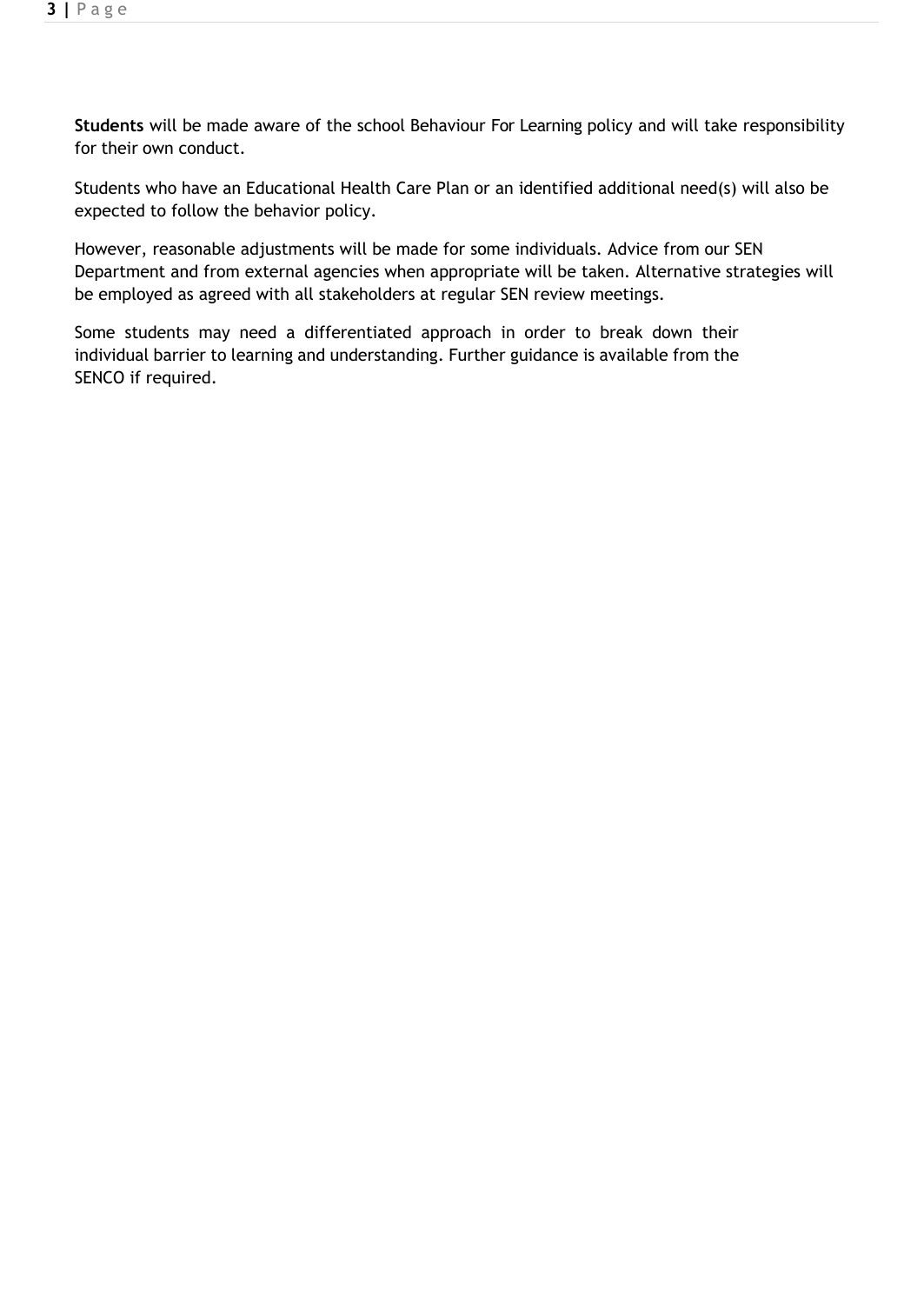# **HOME/SCHOOL CHARTER**

The Howard is a popular and well subscribed school. We ask our parents/carers to provide their full support to the school and for them to take an active part in their son's education. We believe that our shared high expectations will lead to your son's success.

We are a UNICEF rights respecting school.

#### **PARENT/CARER'S AGREEMENT**

As a Howard School Parent/Carer\* I/we will:- (\*This status also includes foster parents, and partners of parents/carers)

- 1. Ensure that my son attends school regularly, on time and properly equipped for all lessons.
- 2. Telephone the school at the start of my son's absence from school through illness and provide an absence note which will be sent to school on the day of his return.
- 3. Provide full uniform and ensure my son wears it daily. Provide full equipment and ensure my son has this daily. If my son arrives at school without correct uniform and /or equipment, he may be learning outside of his normal lessons or be sent home to collect uniform, unless prior arrangements have been made with the school.
- 4. Encourage my son to have high standards of conduct at all times, respect his teachers, support staff and other students. Support the school's policies and rules on student conduct.
- 5. Support the school's system of rewards and sanctions.
- 6. Encourage my son to do his best at all times, be well organised, and praise him for his achievements.
- 7. Support my son with homework and other opportunities for extended and home learning.
- 8. Check and sign his Planner weekly and encourage my son to read regularly at home.
- 9. Whenever possible attend all Parents/Carers' Evenings with my son and support relevant school events.
- 10. Encourage my son to join in sports teams and after school activities which interest him.
- 11. Let the school know of any changes of circumstance or problems that may affect my son's work or behaviour.
- 12. Support the aims and ethos of the school.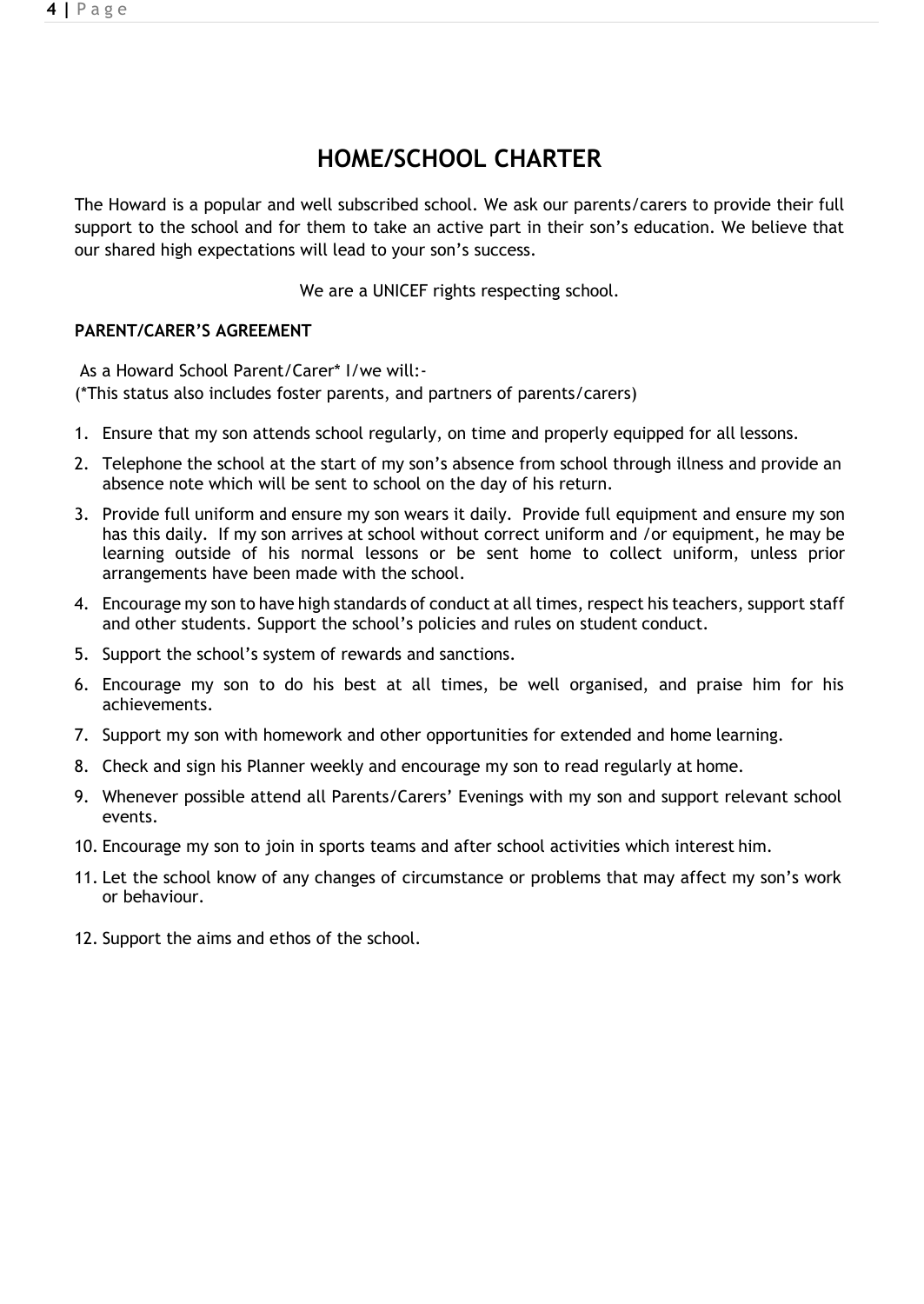**5 |** P a g e

# **HOME/SCHOOL CHARTER**

#### **STUDENT'S AGREEMENT**

The Howard School is a very popular and well-subscribed school with high standards of behaviour. For this to continue I must, at all times, be a credit to myself and to my school.

We are a UNICEF rights respecting school.

#### **As a Howard School Student, I will:**

- 1. Arrive punctually in full school uniform, looking presentable and taking a pride in my appearance.
- 2. Attend school each day with all the equipment I need to complete my studies successfully.
- 3. Complete all class and homework on time and always strive to work to the best of my ability.
- 4. Arrive at lessons punctually, listen to my teachers and follow their instructions.
- 5. Politely ask for help if I do not understand what I have been asked to do.
- 6. Listen to and respect other students' opinions, ideas and beliefs.
- 7. Be polite and helpful to everyone, act responsibly and conduct myself at all times in a manner which will engender respect from others.
- 8. Always behave in a way that enables other students to work and play without interference or harm.
- 9. Respect both the school's and other people's property.
- 10. Contribute to the excellent reputation of the school in the community by ensuring that the public gain a positive image of me as I travel between home and school.
- 11. Respect all sanctions and avoid repeating mistakes.
- 12. Find out what opportunities are open to me to develop my interests and sporting skills.
- 13. Help ensure that the school is a pleasant environment in which to work and play by keeping it clean, tidy and free from litter.
- 14. Ensure all written/verbal communications from teachers to my parents/carers is delivered.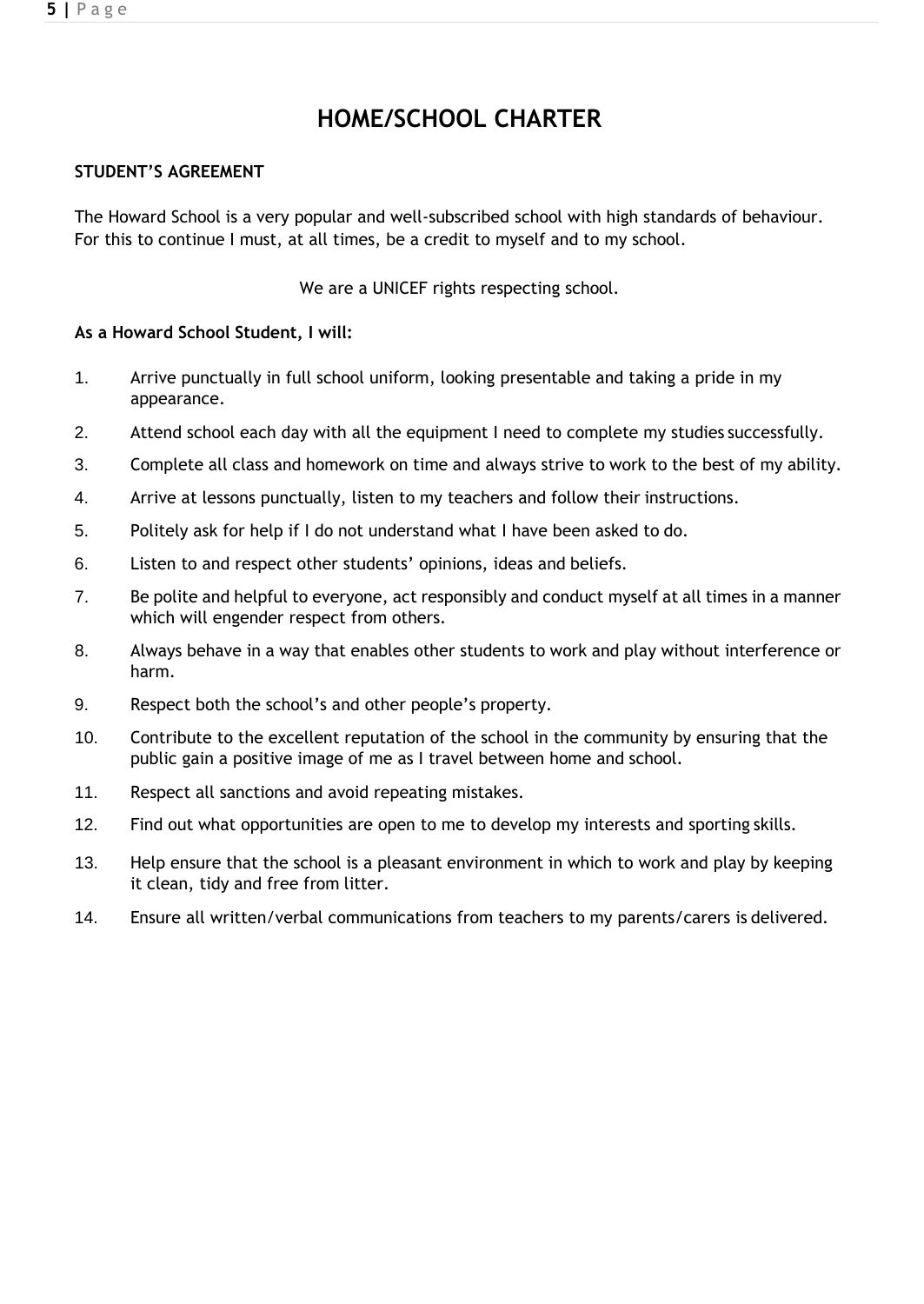#### **6 |** P a g e

## **HOME/SCHOOL CHARTER**

#### **SCHOOL'S AGREEMENT**

The school is aware of its professional duty to provide a safe, happy and positive environment in which its students can learn and succeed.

We are a UNICEF rights respecting school.

The Howard School will:

- 1. Provide a safe, well-ordered and caring environment to promote your son's happiness and confidence, where students are encouraged to respect others' beliefs and differences.
- 2. Provide opportunities for your son's academic, physical and emotional development and enable him to become a rounded citizen.
- 3. Report regularly on your son's progress and attainment and schedule at least one Parents/Carers' consultation evening per year.
- 4. Offer a broad range of public examination courses at KS4 and KS5 and invite your son to participate in a wide range of extra-curricular opportunities.
- 5. Offer independent study and provide a planner to enable your son to record and plan his studies and coursework.
- 6. Be prepared to meet with individual parents/carers, providing at least twenty-four hours' notice is given, and where a mutually convenient time can be arranged.
- 9. Offer opportunities for your son to develop and mature by offering positions of student responsibility within the school.
- 10. Deal with any cases of bullying or harassment promptly and in an appropriate manner.
- 11. Encourage high standards of work and behaviour and instill a sense of responsibility and belonging within the school community.
- 12. Encourage and reward effort and good attendance and punctuality.
- 13. Insist on full school uniform and full equipment because this supports students to learn.
- 14. Inform you of any major worries or concerns as soon as possible.
- 15. Inform you of events involving your son and the school.
- 16. Inform parents/carers of any unauthorised non-attendance that the school is aware of.

The Howard School Home/School Charter (School Agreement)

Signed by the Headteacher: <u>Date: Date: Date: Date: Date: Date: Date: Date: Date: Date: Date: Date: Date: Date: Date: Date: Date: Date: Date: Date: Date: Date: Date: Date: Date: Date: Date: Date: Date: Date: Date: Date: Da</u>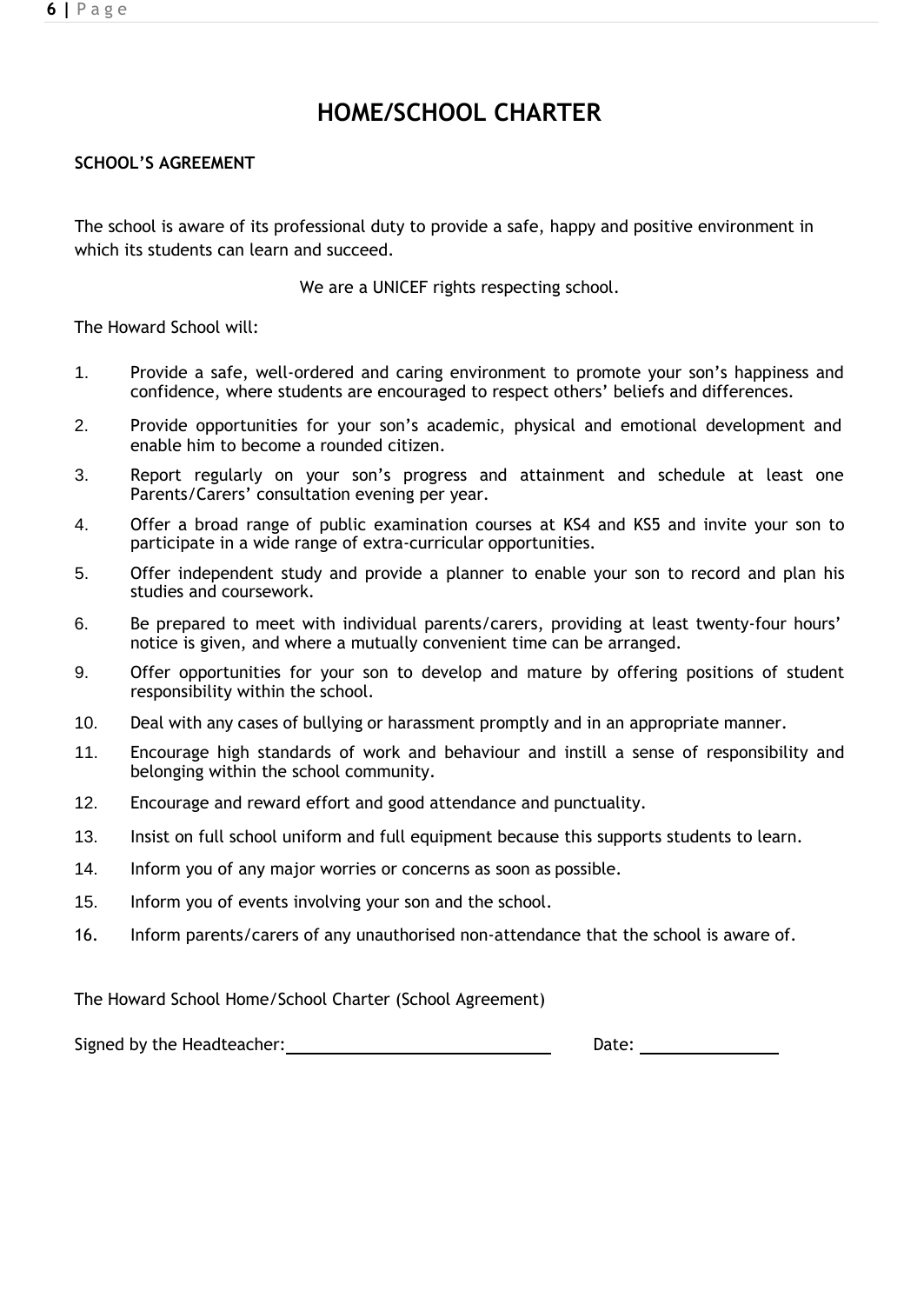#### **Classroom Teacher Roles and Responsibilities**

A good attitude to learning is shown by:

- Students and groups of students having consistently good conduct and following the school rules over time.
- High levels of engagement.
- Students being punctual and ensuring that their conduct supports them to learn.
- Students being supportive of one another and respecting others' opinions and values.
- Students understanding what is safe and unsafe for themselves and others.
- Students understanding different forms of bullying and preventing itsoccurrence.

To support an outstanding attitude to learning teachers should:

- Plan and deliver high quality learning opportunities.
- Meet students at the door when possible.
- Have a seating plan for all classes to support differentiation and excellent teaching and learning.
- Follow whole school entrance and exit routines
- Start the lesson promptly so students can engage with the work immediately.
- Differentiate the lesson so all groups can achieve.
- Address conduct that falls short of the expectations within this policy. Record the incident and follow up on Arbor.
- Follow up positives with praise and use department rewards and pastoral rewards, as appropriate.
- Follow the schools Behaviour Policy.

#### **REWARDS**

Rewards are used to:

- 1. Raise and sustain student levels of achievement.
- 2. Increase and sustain students' self-esteem.
- 3. Encourage and sustain appropriate student conduct.
- 4. Create and sustain a positive learning environment.

Situations where rewards are used:

- Outstanding Work.
- Making Outstanding Progress.
- Excellent Effort, including attendance and punctuality.
- Service to the school community.

Classroom Teacher rewards can include:

- Verbal praise.
- Positive comments in feedback to students.
- Positive comments in student planners, via SIMS or by using the department reward structure as appropriate.
- Contact parents/carers where appropriate.
- Work displayed in classroom or communal area.

Department and Pastoral Rewards:

The school offers verbal praise and pastoral and department led rewards.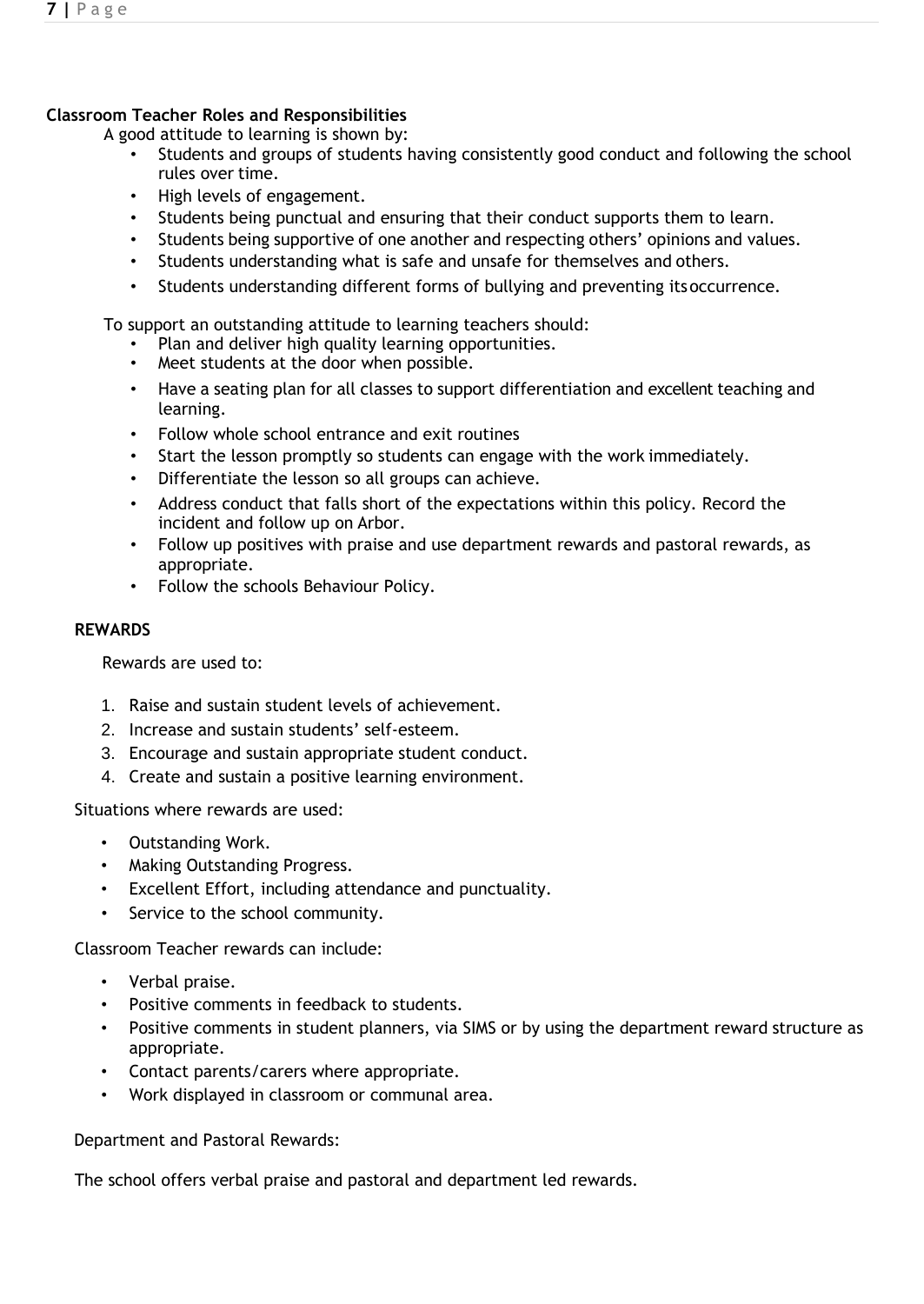#### **SANCTIONS**

The use of sanctions is to modify conduct and to allow students to positively re-integrate in lessons. When disruptive behaviour occurs, staff should try to prevent an escalation of the behaviour and follow the school Behaviour For Learning policy.

Included in our sanction structure is the use of Same Day detentions of 30 to 60 minutes. Parents/Carers will be notified of these by school staff.

In addition, the school has arrangements for educating students in the Internal Exclusion Unit (IEU). This can be used as a school based alternative to fixed term exclusion. There are clear expectations of conduct in IEU, including students giving their mobile devices to staff on entry to the room.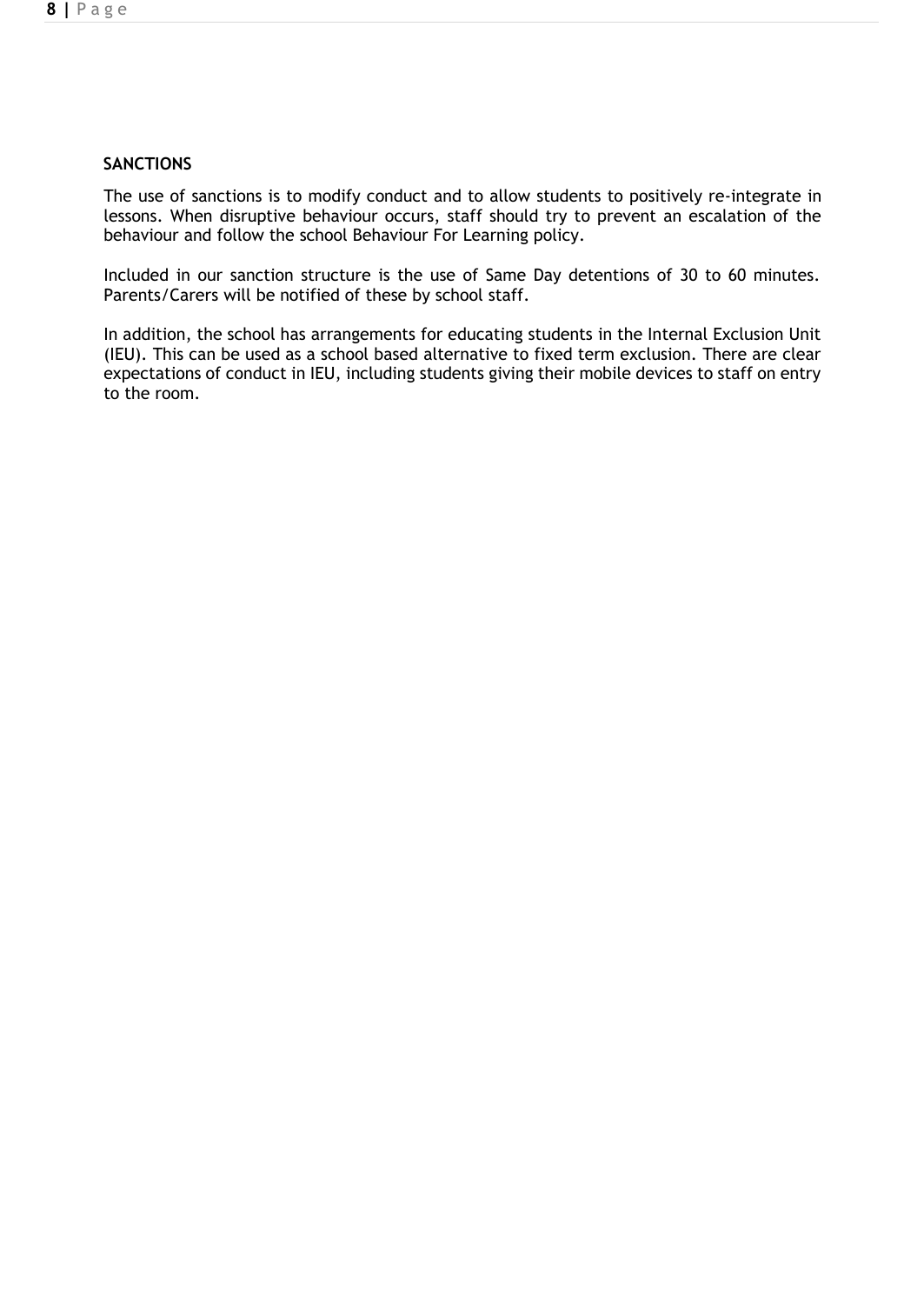#### **Leadership Role and Responsibilities – Developing and Supporting a positive climate for learning**

- Model the types of conduct that we want staff and students to follow such as:
	- Picking up litter when appropriate.
	- Opening doors and letting others through/pass first.
	- Use praise generously to highlight students wearing uniform well, conducting themselves responsibly.
- Address conduct that falls short of expectations made explicit within this policy around the school site at all times.
- Lead by example in performing duties.

#### **Leadership - Behaviour For Learning**

A member of the leadership Team will be assigned to a year group for morning and afternoon line up. A member of leadership will be assigned a BFL duty for every period of the school week. The aims of BFL duties are:

- To be proactive in going to locations where students Attitude to Learning has been identified as needing intervention.
- To support the requirements of the On Call Procedure.
- During less busy times to visit classrooms and praise classes and students, where there is a positive Attitude to Learning.

#### **Form Tutor Roles and Responsibilities**

Our three aims are to promote:

- **1.** Student Academic Progress
- **2.** A Positive Attitude to Learning
- **3.** Responsibility and Leadership

#### **AWARENESS**

To be aware of the emotional, academic, behavioural and physical needs of the students in their care through:

• Talking to and observing students to gauge their well-being and based on relevant systems, taking appropriate action where necessary.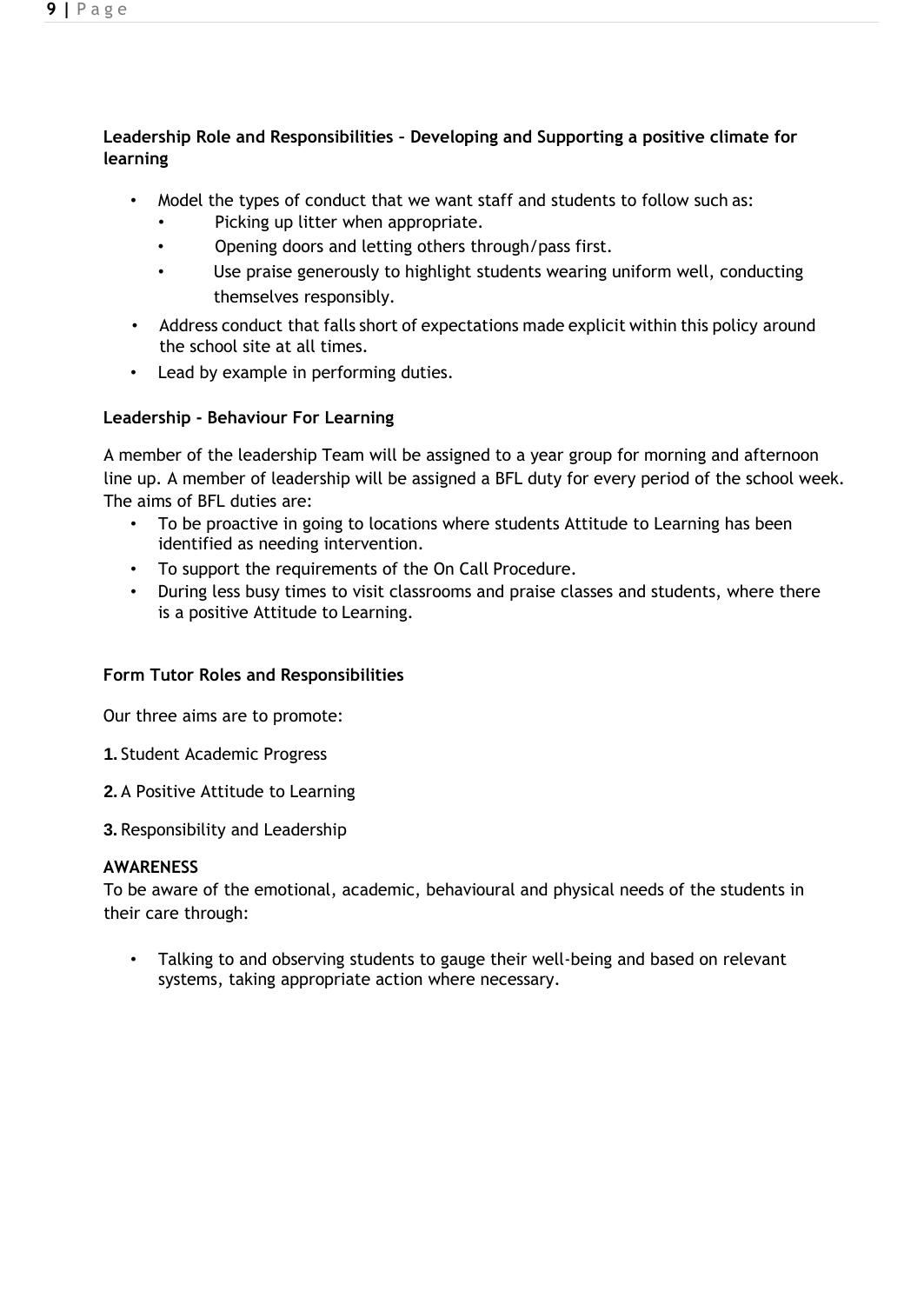- Guiding, coaching and supporting students on how to address situations they may find challenging.
- Checking SIMS on a daily basis.
- Informing the Child Protection Officer of any potential CP concerns about any students in their care.

#### **ACADEMIC PROGRESS**

To ensure that every student realises or exceeds their potential through:

- Using data from the assessment cycles to praise success and provide support to improve Attitudes to Learning.
- Using data to identify underperformance and work closely with Heads of Year to implement an agreed student improvement plan.
- Liaising with subject teachers, including responding appropriately to information collected from internal reports. When requested by the Head of Year, to track performance of students placed on Form Tutor report to support students to achieve their best learning.

#### **ACCESS**

To promote effective communication between school, staff, students and home by:

- Being the initial point of contact for parents / carers as appropriate.
- Where appropriate, Informing parents / carers about lates, absences and other concerns and sharing issues with relevant staff (Under the direction of the Head of Year).
- Checking and signing planners and leaving notes for parents when appropriate. Being the link for their form group between the rest of the school including subject teachers, Head of Year, Heads of Department and the Leadership Group.
- Promoting Pastoral and Subject evenings.
- Conducting review meetings with parents/carers where appropriate.

#### **ATTITUDE**

To ensure students are equipped for learning through:

- Ensuring that all students are wearing their uniform appropriately by the second whistle during line up. Any student who does not have the full uniform should be asked to go Student Services and borrow the missing piece of uniform for the day, including shoes. If a student refuses to follow the school uniform rules, they may be placed in the Internal Exclusion Room or sent home to change. Where there are financial difficulties, the school can financially support parents to acquire expected school uniform and equipment.
- Checking equipment for learning (pen, pencil, ruler, planner etc.) Liaising with parent/carers for persistent issues if appropriate. Students need full and correct equipment in order to access learning in lessons.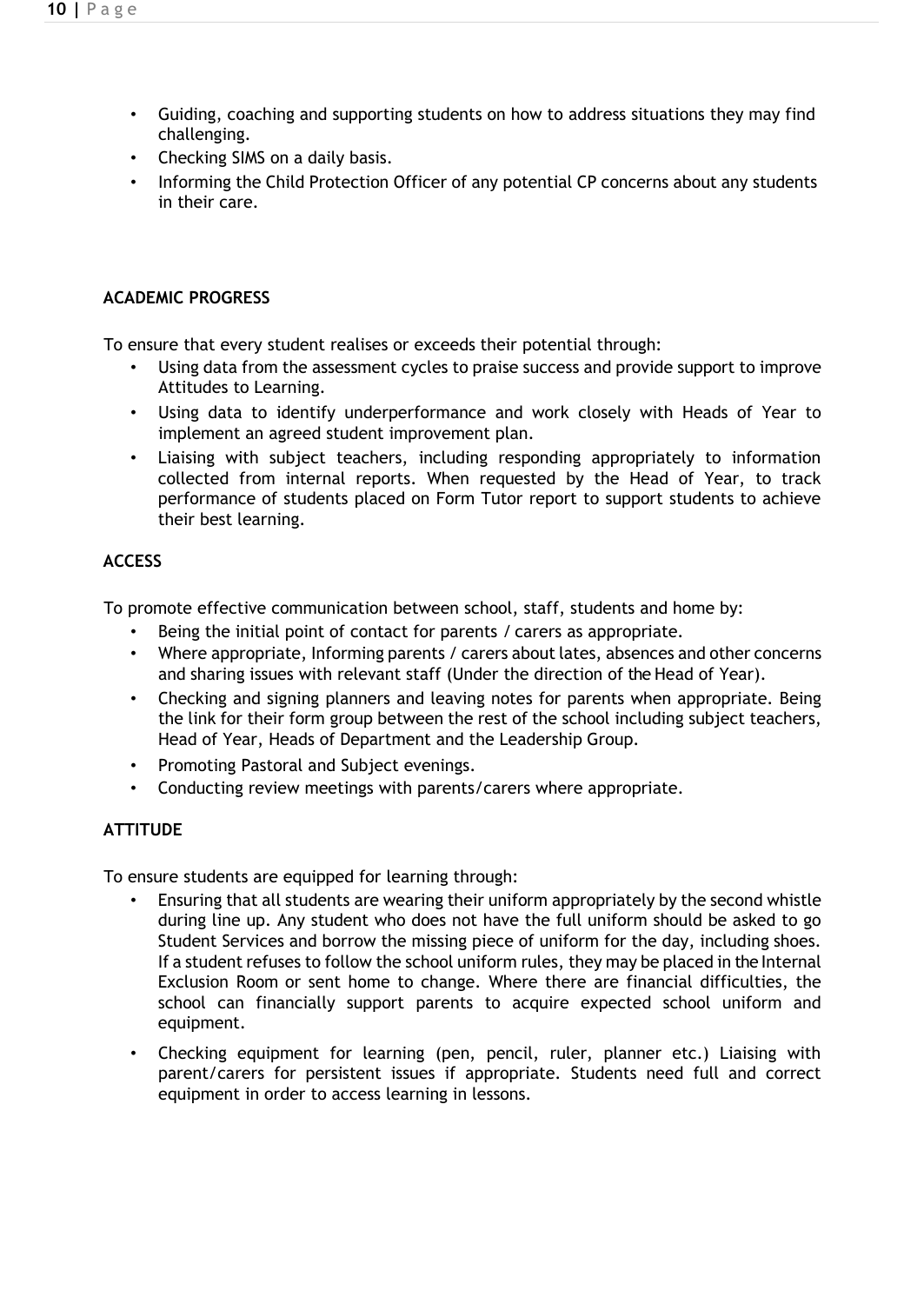### **ATTENDANCE**

To promote outstanding attendance and punctuality through:

- The accurate completion of registers.
- Collecting of absence notes, including engaging students with discussions regarding their absence if appropriate.
- Ensuring all messages to students are read/delivered promptly.

#### **Procedures**

Students can expect sanctions for involvement in violence in all its forms, the use and/or possession of a weapon, involvement in the possession, use and/or selling of illegal substances and for age- restricted legal substances (alcohol, cigarettes and tobacco), acts of racism and behaviour deemed racist, bullying in all its forms, persistent misconduct, disruption of the learning of others, the use of abusive inappropriate sexual activity and unacceptable language, damaging the reputation of the school and bringing it into disrepute, misuse of new technologies, damage to public and personal property, non-compliance with school sanctions, theft, arson, inappropriate behaviour, malicious complaint, dishonesty or any act impacting negatively on the health, wellbeing and welfare of others. This is not an exhaustive list. Final decisions regarding sanctions for any form of behaviour deemed unacceptable are made by the Headteacher. Reasonable adjustments are considered before a Child in Care or a child with an EHCP/identified additional need(s) receives an exclusion. The DSL/Designated Teacher are consulted and their advice sought before a decision is taken.

#### **Out of School Behaviour**

#### Rationale

We have a statutory power to discipline students for misbehaviour outside of the school premises. Section 89(5) of the Education and Inspections Act 2006 gives us a specific statutory power to regulate pupils' behaviour in these circumstances "to such extent as is reasonable." The misbehaviour could be witnessed by a staff member or reported to the school.

We therefore reserve the right to sanction a student for:

- any misbehaviour when the child is:
	- o taking part in any school-organised or school-related activity or
	- o travelling to or from school or
	- o wearing school uniform or
	- $\circ$  in some other way identifiable as a pupil at the school.
- or misbehaviour at any time, whether or not the conditions above apply, that:
	- o could have repercussions for the orderly running of the school or
	- o poses a threat to themselves or another pupil or member of the public or
	- o could adversely affect the reputation of the school.

The sanction will be proportionate to the misbehaviour and could be up to and including a fixed term or permanent exclusion.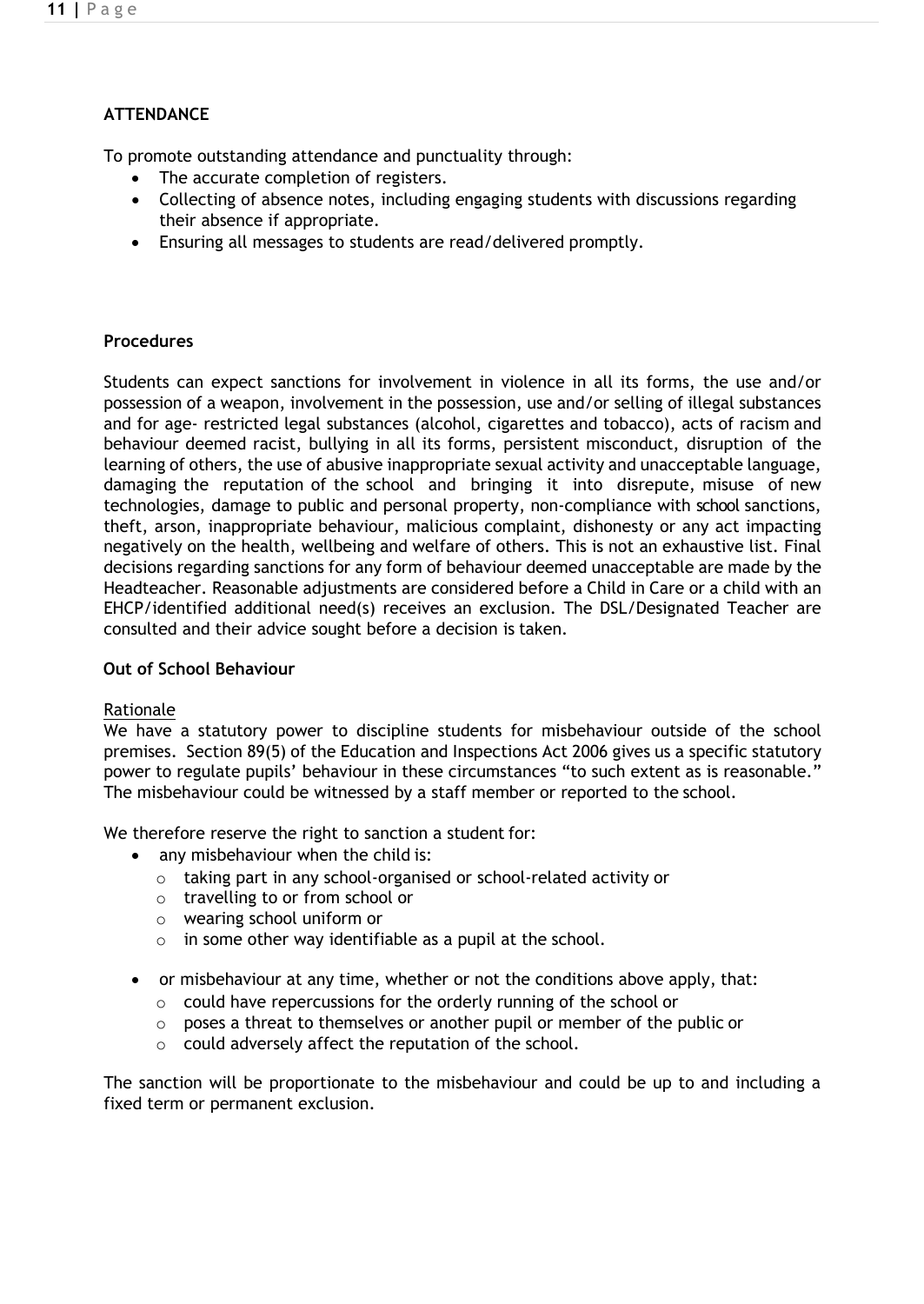# **Appendix 1**

| The Howard School Internal Sanctions |                                                                                                                                                                            |  |  |  |
|--------------------------------------|----------------------------------------------------------------------------------------------------------------------------------------------------------------------------|--|--|--|
| Sanction Type                        | Sanction Description                                                                                                                                                       |  |  |  |
| Same Day Detention                   | Students will receive a 30 minute same day detention for failing to meet school<br>$\bullet$<br>expectations                                                               |  |  |  |
|                                      | Students will receive 30 minute same day detention should they arrive late to school<br>$\bullet$<br>without a genuine or justifiable reason.                              |  |  |  |
|                                      | Students who receive two same day detentions will receive a 60 minute same day<br>$\bullet$<br>detention.                                                                  |  |  |  |
|                                      | Parents/carers will be notified by member of staff before the end of the school day.<br>$\bullet$                                                                          |  |  |  |
| <b>School Detention</b>              | Students will receive a 2 hour Friday school detention for:<br>$\bullet$<br>Failing to attend teacher detention.<br>$\Omega$                                               |  |  |  |
|                                      | Level 1 incident.<br>$\bigcap$<br>Damaging The Howard School community.<br>$\Omega$                                                                                        |  |  |  |
|                                      | Students will be encouraged to complete community support within this time which<br>$\bullet$<br>will reduce the time to 1 hour.                                           |  |  |  |
| Internal Exclusion Level 1           | Students may receive an IEU Level 1 sanction for:<br>$\bullet$<br>Refusal to complete a detention or detentions.<br>$\Omega$<br>Level 2 incidents.<br>$\bigcap$            |  |  |  |
|                                      | Timings for IEU L1 will be Mon - Thurs: 8.30am - 15.30pm and Fri 8.30am - 13.30pm.<br>$\bullet$<br>Although students may acquire additional time for poor behaviour.       |  |  |  |
| Internal Exclusion Level 2           | Students may receive an IEU Level 2 sanction for:<br>$\bullet$<br>Level 2 or Level 3 incidents                                                                             |  |  |  |
|                                      | Timings for IEU L1 will be Mon - Thurs: 11.00am - 17.00pm and Fri: 10.00am -<br>$\bullet$<br>15.00pm. Although students may be acquire additional time for poor behaviour. |  |  |  |

### **Appendix 2**

Recording and Monitoring incidents recorded in Arbor

| <b>Class Teacher/HOD</b>                                                                                                                                                                                                                       | <b>Class Teacher</b>                                                                                                                                 | <b>Class Teacher/HOD/HOY</b>                                                                                                                                                                                                                                                                                                                           | <b>Class TEACHER/HOD/HOY/LG</b>                                                                                                                                                                                                                                                                                                                                                                         |
|------------------------------------------------------------------------------------------------------------------------------------------------------------------------------------------------------------------------------------------------|------------------------------------------------------------------------------------------------------------------------------------------------------|--------------------------------------------------------------------------------------------------------------------------------------------------------------------------------------------------------------------------------------------------------------------------------------------------------------------------------------------------------|---------------------------------------------------------------------------------------------------------------------------------------------------------------------------------------------------------------------------------------------------------------------------------------------------------------------------------------------------------------------------------------------------------|
| <b>Examples of Level 1</b><br><b>Behaviours</b>                                                                                                                                                                                                | Example                                                                                                                                              | <b>Examples of Level 2</b><br><b>Behaviours</b>                                                                                                                                                                                                                                                                                                        | <b>Examples of Level 3 Behaviours</b>                                                                                                                                                                                                                                                                                                                                                                   |
| Wearing Uniform incorrectly<br>Disturbing others<br><b>Unnecessary Noise</b><br>Shouting<br>Refusal to work<br>Talking out of turn<br>Using Electronic Equipment<br>A student does not work to<br>in the lesson<br>Insufficient work completed | Removal to somewhere<br>else to learn, if a student<br>persistently exhibits level<br>1 behaviours that is<br>impeding the learning of<br>the class. | Verbal Aggression and<br>Threatening behaviour<br>towards Peer<br>Verbally abusive towards<br>peer<br>Refusal to comply with a<br>Head of Department (HOD)<br>when supporting other<br>colleagues (moving within<br>department)<br>Refusal to comply with a<br>Head of Year (HOY)<br>Truancy<br>Refusal to comply with staff<br>during break and lunch | Damage to Property<br>Verbal Aggression towards staff<br>Physical Aggression to Peer<br>Physical Aggression to staff<br>Drugs/illegal Substances<br>Weapons<br><b>Theft</b><br>Compromise the Health & Safety<br>of themselves and others<br>Refusal to comply with Senior<br>Staff<br>Repeated Level 2 behaviours<br><b>Malicious Allegations</b><br>Bringing the name of the school<br>into disrepute |